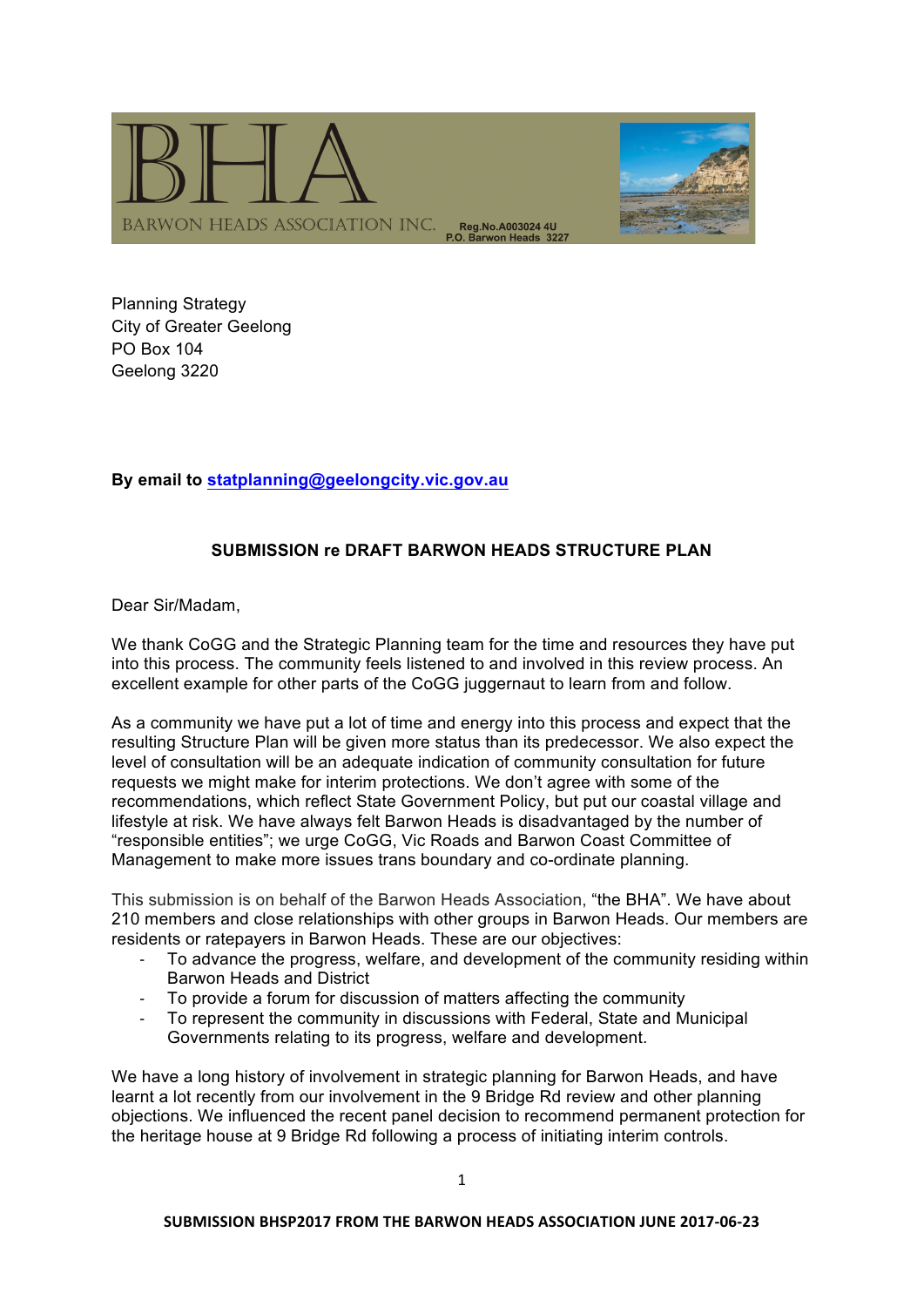The main themes that recur in our engagement with the community and council are:

- the importance of maintaining a coastal village character;
- sense of place;
- cultural identity;
- protecting vegetation;
- strategic planning support; and
- concern at the rate of development of the town with consequential loss of heritage.

We look forward to the final report and supporting our submission before a Panel.

**Sandra Gatehouse President Barwon Heads Association 3 Barnett Close Barwon Heads 3227 sandraandsarah@bigpond.com**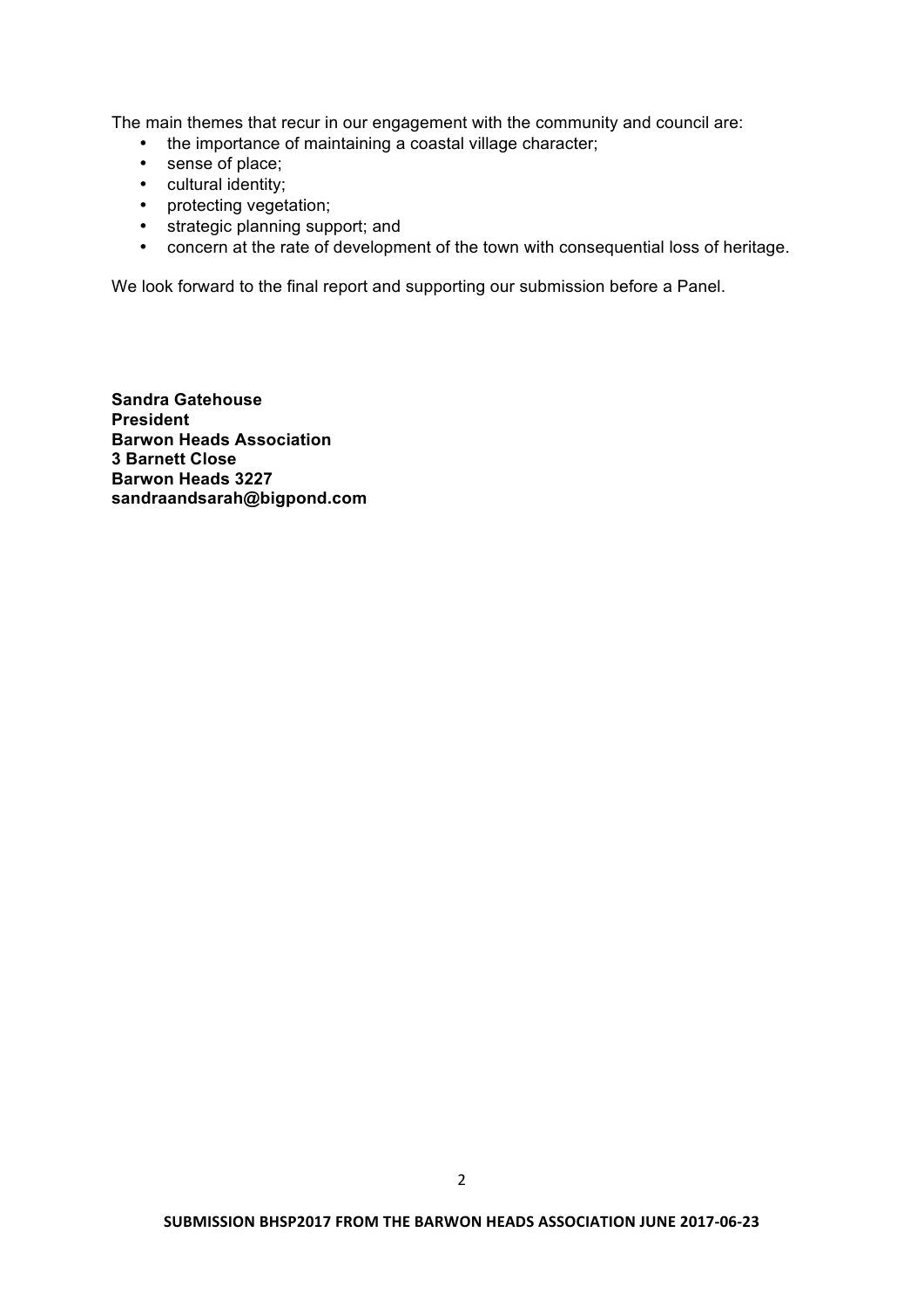## **PART 1**

**1. KEY INFLUENCES -** We note the extent of these influences.

#### **1.1. Policy Context**

**Not a designated growth zone** - We know that Barwon Heads is not a designated growth zone, however there has been little apparent assessment of the impact of the 2 major growth centres, Armstrong Creek to the west and Ocean Grove to the east, on Barwon Heads, its community and its facilities. There are daily impacts of heavy through traffic, and an significant increase in visitors to our beaches and vibrant shopping centre.

**Town Centre classification –** We accept that the growth will reflect the current retail hierarchy of small to medium businesses; however wonder how many cushions can be sold and nails painted in our little village. The IHDA is extensive and has been identified due to its close proximity to the town centre. There are a number of assumptions that don't apply to our little coastal village, that increase the risk of over development and contribute to the slow wearing down of the coastal village culture and the evolution of "new suburb" style development. How do we reclassify the IHDA?

**No intense commercial or industrial development** – we strongly support this and will rigorously defend this principle.

**State and Local Planning Policy -** One needs extensive expertise in planning to understand the complex web of Federal, State and Local Government policies and procedures.

**State Policy** for residential development seems to override the protections for coastal and sensitive environments in other legislation. There are obviously conflicting policies with different agendas. We repeat our view that the IHDA model does not work in a small coastal village which is a not a growth zone. It might be a tool that works for inner city suburbs on transport networks. The scale of development, the potential height of 11m in the IHDA DDO and the 400m radius from a town centre do not allow a proper transition zone from the town centre commercial 1 zone down to the neighbourhood residential zone. Can the radius be reduced to a 100m radius from the town centre to better reflect the coastal nature of the town?

**Local Planning Policy** relies on a complex maze of planning schemes, reviews, plans and the CoGG planning administration structure, can be a real burden to small towns like ours, and organisations like the BHA trying to protect our coastal amenity. We have expressed our concern at the considerable risk of negative impacts from the statewide residential zones; and are still concerned that our small, low lying coastal town does not have the capacity to embrace these changes. The BHSP2017 has recognised that Barwon Heads is not a growth area and that we do have constraints in regard to our fragile environment, together with flooding and stormwater issues. The non negotiable requirements, even with a restatement of the residential zones is still considerable with heights of 11m, & 3 stories appearing to be possible in the General Residential Zone 1. If CoGG doesn't have the authority to limit the height we request that this are is reclassified to the Neighbourhood Residential Zone.

The complexity and opportunity for application of a range of policy and statutory controls requires simplification. The complexity results in significant confusion in the community and seems to have empowered Building Surveyors who have the authority to sign off on buildings and developments with little apparent scrutiny.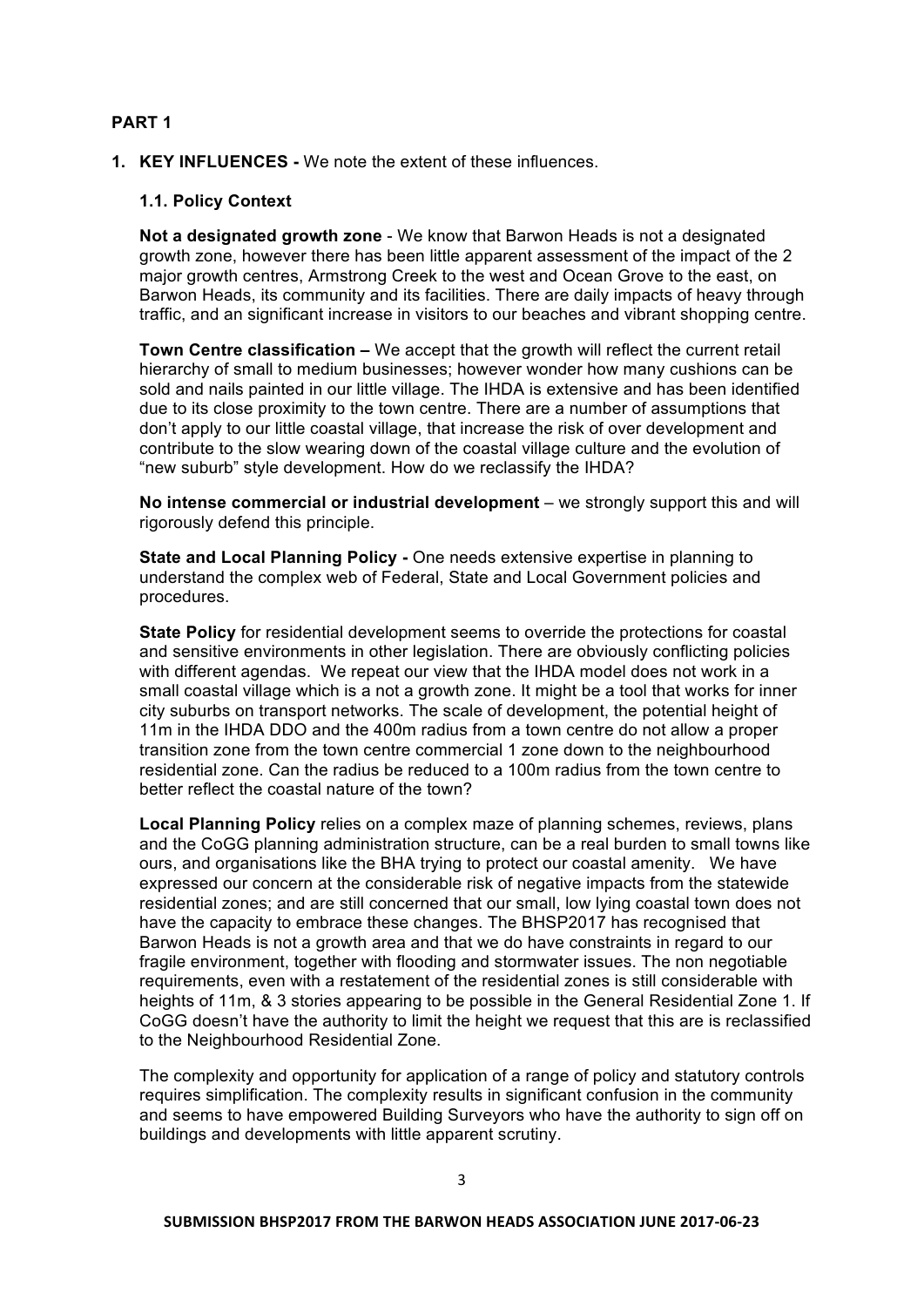# **1.2. Natural & Urban Environment**

There is an urgent need for better coordination between all the agencies in order to actually protect the environment. Currently there is no example of any agency being particularly effective.

A principle of the 2010 Structure Plan was to protect the landscape character of the town and it was directed to encourage retention and enhancement of existing vegetation.

We support this principle and directions of the BHSP2017 which include the direction to "encourage retention and enhancement of existing vegetation on roadsides and reserves using locally indigenous plantings that respects the informal coastal qualities of the town". Retention of existing vegetation should not be limited to roadsides and reserves.

The existing principle of encouragement of retention and enhancement of existing vegetation should be strengthened to provide planning control over existing significant trees on private land.

The need for better co-ordination with public landowners and agencies was recently highlighted with the advertising process for the new drain that CoGG is planning to build into the Barwon River.

There is growing concern about the impacts of developments upstream on the ecosystems and the impacts on the Barwon Estuary. Our geography is vulnerable to climate change; our coastline includes a broad estuary system, fragile dunes, long surf beaches with significant Aboriginal and European heritage. Our beach is now every ones beach and must be protected and preserved.

# **1.3. Demographics And Social Profile**

Our age structure has changed over recent years with a significant increase of younger families living in town. We are no longer considered to be a retirement village and holiday destination. The local school will reach 500 students this year. This energy and youth was reflected recently in the campaign to keep the library open. Our reputation has changed to being a great place to live and bring up children. The requirements of young families and teenagers should be mentioned in the BHSP2017.

# **1.4. Township Facilities & Services**

The recent decision by CoGG to close the Barwon Heads Library has highlighted the level of reliance by locals on walking and cycling to the library and school. Instructions to get on the bus or go by car do not fit with the community profile.

The message from the community to CoGG is "don't take away existing community services at time of significant growth and change"

### **1.5. Transport And Physical Infrastructure**

The BHSP2017 does not cater for the increase in traffic resulting from the major growth zones on our boundaries.

Traffic is and will continue to be a significant issue for the community. The Council appears to have ignored the Traffic Management and Parking Plan 2010 and abandoned any serious attempt to achieve significant improvements. It is a Council responsibility in conjunction with Vic Roads to monitor and control traffic. There is a considerable increase in very heavy vehicles going through town, and squeezing around the very tight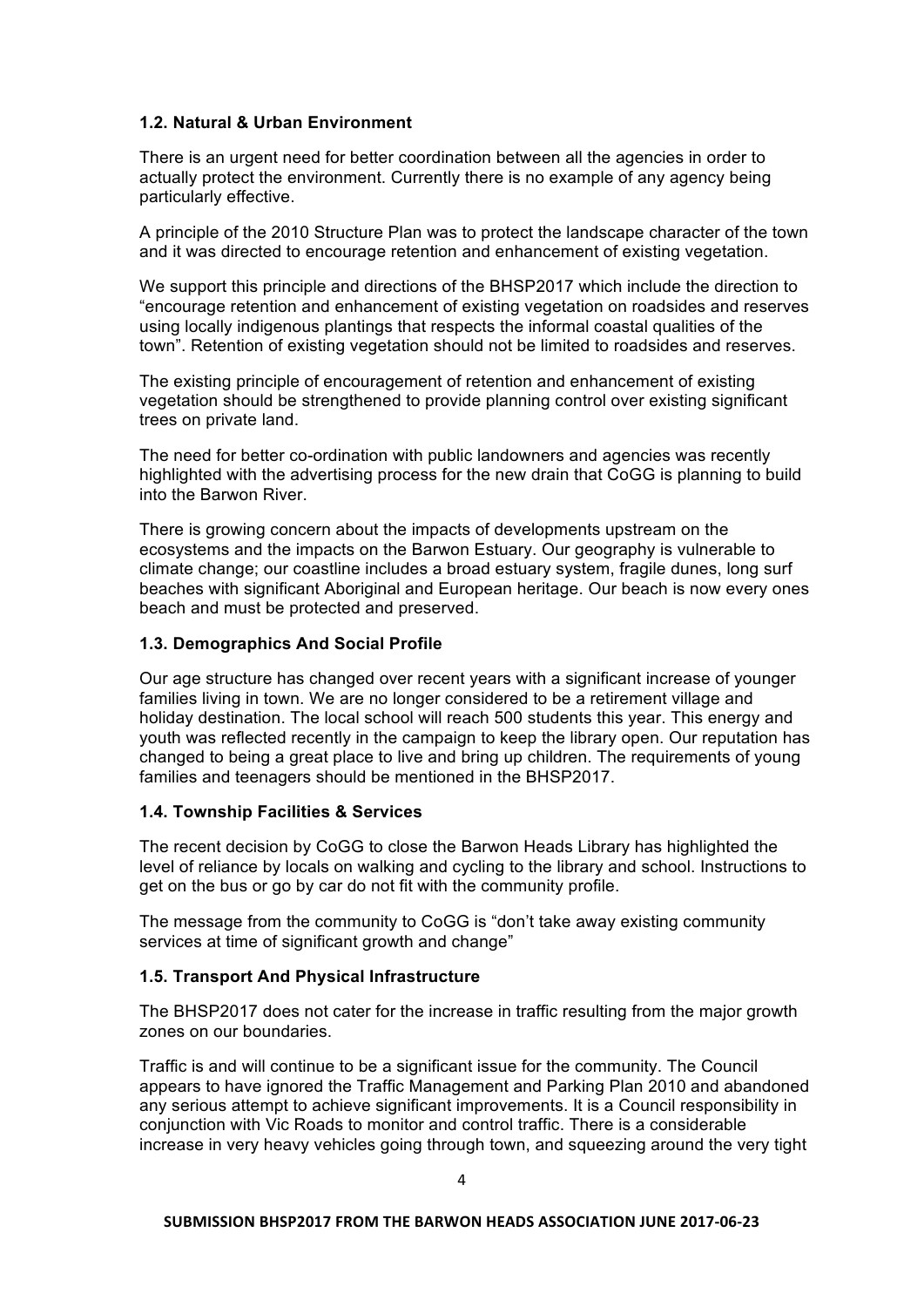Golf Links Rd/Bridge Rd corner. It is not acceptable to rely on the community to liaise with Vic Roads on these matters.

There is acknowledgement that Public Transport is limited at best with little to support the frail and elderly. The summer free shuttle bus is organised by Barwon Coast Committee of Management "BCCM" with support from CoGG and local businesses. This service could be greatly improved with better communications, signage and partnering with CoGG.

# **1.6. Village Centre Growth, Residential Lot Supply And Further Development**

We agree that the Barwon Heads town centre is appropriate to cater for growth to 2031. We are concerned that commercial interests are keen to creep into residential areas, and expect the BHSP2017 to inhibit this.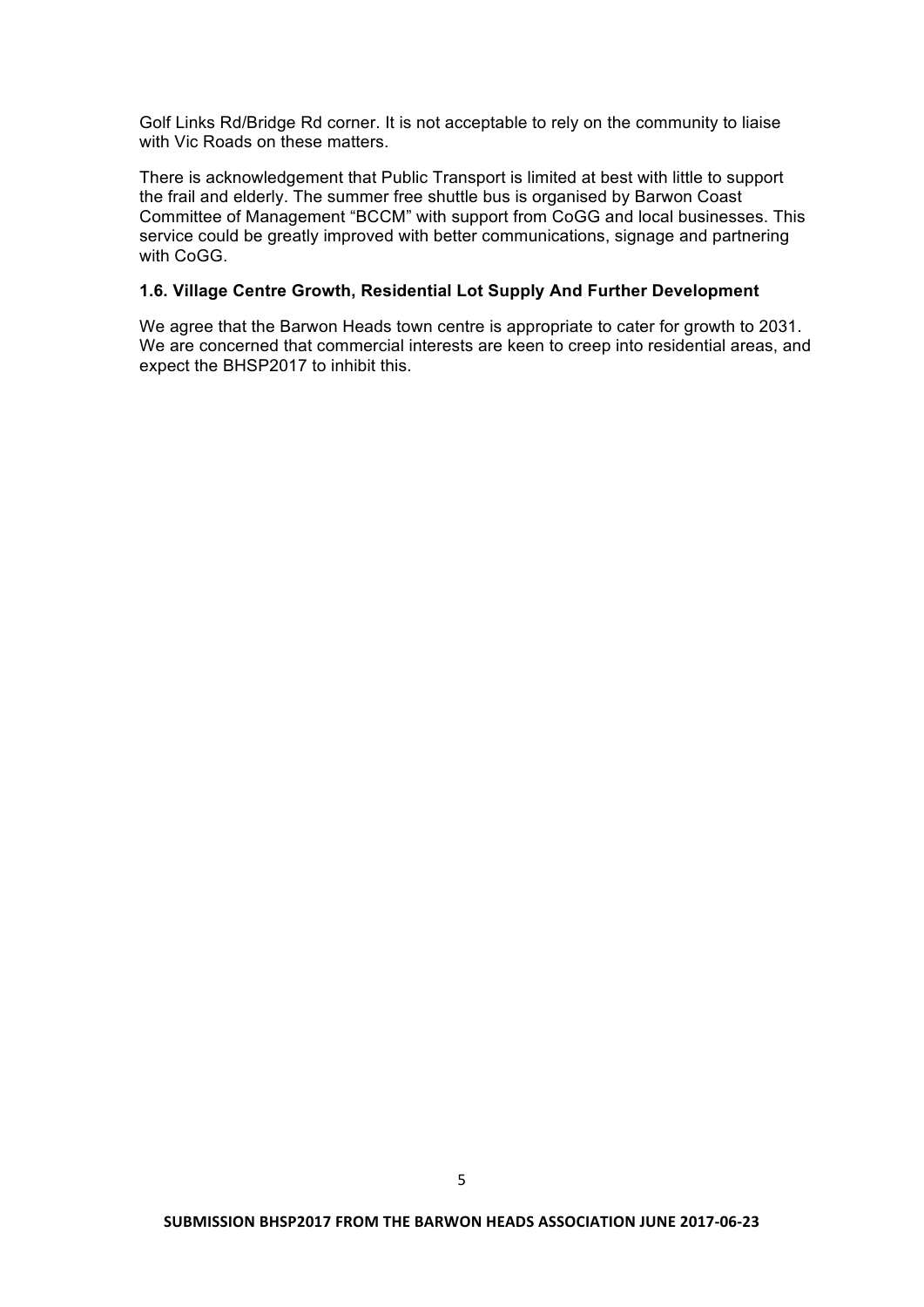# **PART 2 - SPECIFIC COMMENTS**

# **2. SETTLEMENT BOUNDARY**

The decision to retain the existing settlement boundary at its current location and not to expand on the western edge of the township is supported. The policy basis for this decision presented in Section 3.3.1 (Urban Growth) is also supported.

#### **Comments**

The subject land to the west of the existing settlement boundary is low lying, has poor surface drainage and high water tables which are likely to be within 1 m to 2 m of the ground-surface. These issues are likely to be exacerbated with the effects of climate change. It is noted that the State datasets show that there are issues with potential future sea level rise for the Murtnaghurt swamp area and that the local coastal assessment did not assess this area west of the settlement boundary.

Construction activity in this area is likely to expose acid sulphate soils and saline groundwater which would, without effective and ongoing treatment and management, would result in acid water drainage to the Murtnaghurt Lagoon and the overflow channel connecting the lagoon to Lake Connewarre. Without effective controls, construction activity would also increase the turbidity, temperature and nutrient loads to these Ramsar wetlands and hence increase the risk of adverse impacts on their ecological values.

Any development is likely to result in an unacceptable risk to the ecological values of the receiving water bodies due the natural characteristics of the subject land and the receiving environment and potential deleterious changes to the at source storm water characteristics. Furthermore climate change is likely to increase the flood risk. Any attempts to rezone the farmland for purposes other than farming must be prevented.

We endorse the submission from the Save Barwon Heads Alliance

- **3. PLANNING ZONES -** The following approach is recommended by CoGG in the BHSP2017:
	- Rezone Residential Growth Zone to General Residential 1.
	- Increased Housing Diversity Area (IHDA) to be retained; although removed from land south of Bridge Road.
		- − New Design and Development Overlay the Barwon Heads IHDA area.
	- General Residential Area to be rezoned to Neighbourhood Residential Area. - New Design and Development Overlay - Barwon Heads Incremental Change Area.

A summary of the design response to recognise the unique coastal design character of Barwon Heads includes:

- Provide space around buildings and separation between buildings, landscaped front gardens and retention/ planning of indigenous vegetation.
- Appropriate consideration of building materials and high quality non- suburban design styles.
- Height of buildings will depend on design and being able to meet the coastal design character outcomes.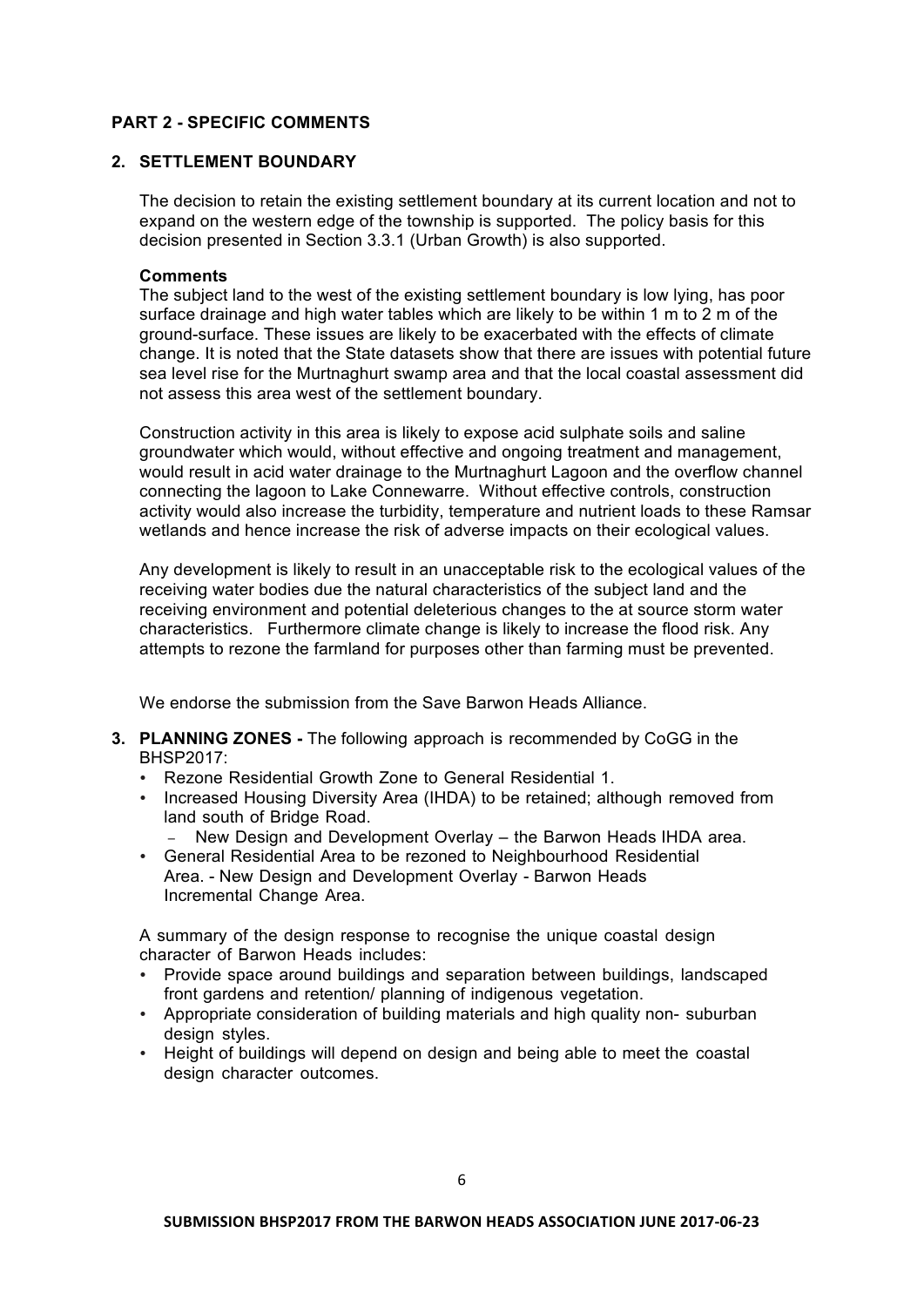# **Comments**

We understand that the IHDA Design and Development Overlay encourages a need for smaller dwellings, provided it is the right type and design of dwelling and is in the right design context and scale. The choice of residential zone recognises recent State changes to the residential zones. However there is still a mandatory height of up to 11m and up to 3 storeys. This is excessive and will have a significant impact on the existing character of the main part of old Barwon Heads. We consider the "township zone" is more appropriate in order to protect the character and amenity of coastal villages like ours. The Urban Growth, Supply of urban land (VPP 11.02-1) ensures that there is sufficient land available to meet forecast demand and to accommodate projected population growth over at least a 15 year period. However, it is clearly stated that residential land supply will be considered on a municipal basis, rather than a town by town basis. This is a critical point for Barwon Heads, which is not required to meet any residential growth target for the municipality.

General Residential Zone -1 GRZ-1

- $\circ$  Rezoning the present RGZ is supported. However the application of the GRZ-1 to such a large part of Barwon Heads will result in many of the negative impacts of the RGZ. The mandatory height of 11m and up to 3 storeys, is excessive.
- o The design and development overlay described in the draft will provide some protection but is inadequate.
- Removing the area south of Bridge Road from the GRZ-1 is supported on the basis of discussion provided in the BHSP2017 documentation.
- Neighbourhood Residential Zone Barwon Heads Incremental Change. NRZ-Barwon Heads
	- $\circ$  Rezoning the present GRZ to NRZ –Barwon Heads is supported, provided the mandatory height of 9m and up to storeys 2, are not exceeded.
	- o The design and development overlay "DDO" as described in the draft is acceptable provided it is strictly applied.
- Limiting the mandatory height for Barwon Heads to 9m is the obvious solution. The cap of 11m will invite opportunistic development in old Barwon Heads which still maintains significant old Barwon Heads character and coastal heritage.
- Reduction of the IHDA
	- o Reducing the IHDA area to 100m of town centre and rezone remainder neighbourhood residential zone to reflect the coastal design character of the town. The proposed extension of the IHDA takes it to over  $1/3^{rd}$  of the town which is too extensive.
	- o This policy has not delivered the desired increased housing diversity nor increased the density of residents in the nominated area. As noted by CoGG representative (19 June 2017 BHA meeting) we have been informed that approximately 75% of single houses are replaced with a larger single house. (We are not sure of this statistic, and it appears that there are more multi-unit townhouses replacing single dwellings. e.g. Golf Links Rd, Geelong Rd, Hitchcock Ave.)
	- $\circ$  This brings into question why the IHDA area, which determines the GRZ-1 area should not be reduced to, say, a 100m radius of the 'activity center'. This would be reasonable in that a larger area the township would be a NRZ, providing more homes and site coverage suited to the size of the township and opportunity to retain vegetation.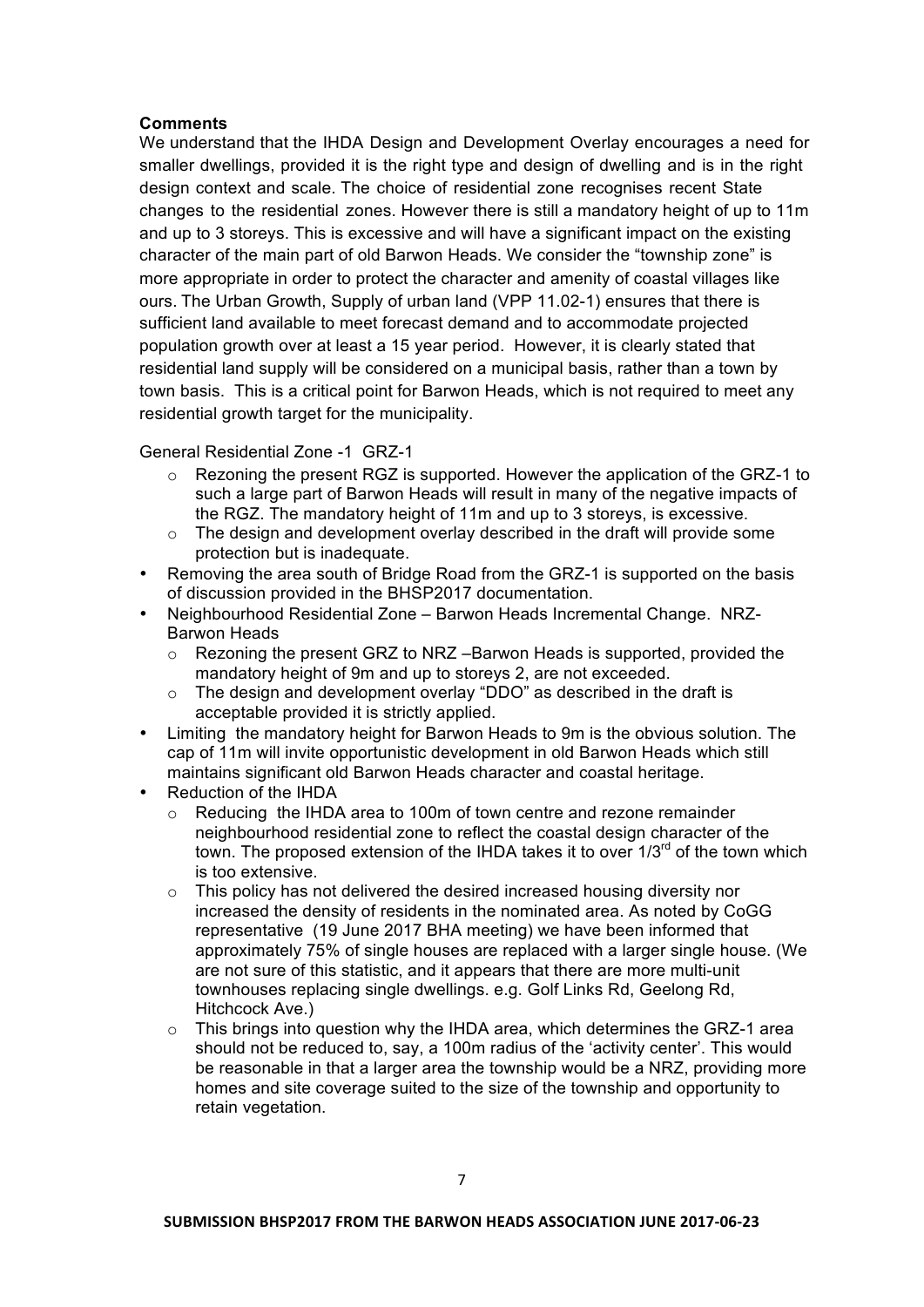- Exemptions for single dwellings.
	- $\circ$  The Draft Structure Plan recognises that smaller dwellings are being replaced by large dwellings and "the intent of the Increased Housing Diversity Area to provide smaller and more diverse housing forms is not being met". It also acknowledges this under "Threats to Barwon Heads" on page 74 where it states "the main threats to the preferred neighbourhood character of Barwon Heads includes the following: The consolidation of individual house lots and the development of those lots with large, bulky dwellings that are inconsistent with the existing pattern and rhythm of detached houses and multi-unit developments existing throughout the township."
	- $\circ$  We do not support the total exemption of planning permit applications (p20) for single dwellings from advertising and third party appeal rights. It is critical that residents in adjoining properties are informed about proposed developments. There have been a number of examples where Rescode has not been followed and dwellings have been (approved) by Building Surveyors with significant anguish to neighbours, particularly when significant breaches are subsequently discovered.
	- o We request that planning permits for single dwellings be advertised as a precautionary measure to enable the orderly planning for Barwon Heads.
- Interim height limits for Barwon Heads
	- o The purpose of an Interim Height Limit in Barwon Heads via an Interim Planning Scheme Amendment is to reflect and uphold the integrity of the Draft Barwon Heads Structure Plan 2017. The Draft Barwon Heads Structure Plan 2017 proposes to cap height limits to 9 m across the majority of land outside the Commercial Zones currently located within the Residential Growth Zone Schedule 3 and General Residential Zone Schedule 2 applying a somewhat blanket provision.
	- $\circ$  At present, the current planning controls allow for buildings to be constructed up to 10.5 metres height. Without an interim height limit overlay, the township is vulnerable to further erosion of the neighbourhood character with further ad hoc and excessive built form of 3 storeys or 10.5 metres.
	- $\circ$  As a precautionary measure and to ensure longevity of this unique coastal village of Barwon Heads, the interim height control will provide the community and Responsible Authority with certainty that future development cannot exceed 9 metres.
	- $\circ$  The interim height control will expire as soon as the rezoning of the land as specified under the Draft Barwon Heads Structure Plan 2017 has occurred with the new DDO 39A and DDO 39B.

# **Further action requested**

- **Limit the mandatory height for Barwon Heads to 9m.**
- **Reduce the IHDA to 100m from the town centre and rezone remainder neighbourhood residential zone to reflect the coastal design character of the town and maintain the town character.**
- **Introduce advertising for single dwellings as a precautionary measure to enable the orderly planning for Barwon Heads.**
- **Apply for an Interim Height Limit in Barwon Heads via an Interim Planning Scheme Amendment to reflect and uphold the integrity of the Draft Barwon Heads Structure Plan 2017, to cap height limits to 9 m across the majority of land outside the Commercial Zones currently located within the Residential Growth Zone Schedule 3 and General Residential Zone Schedule 2.**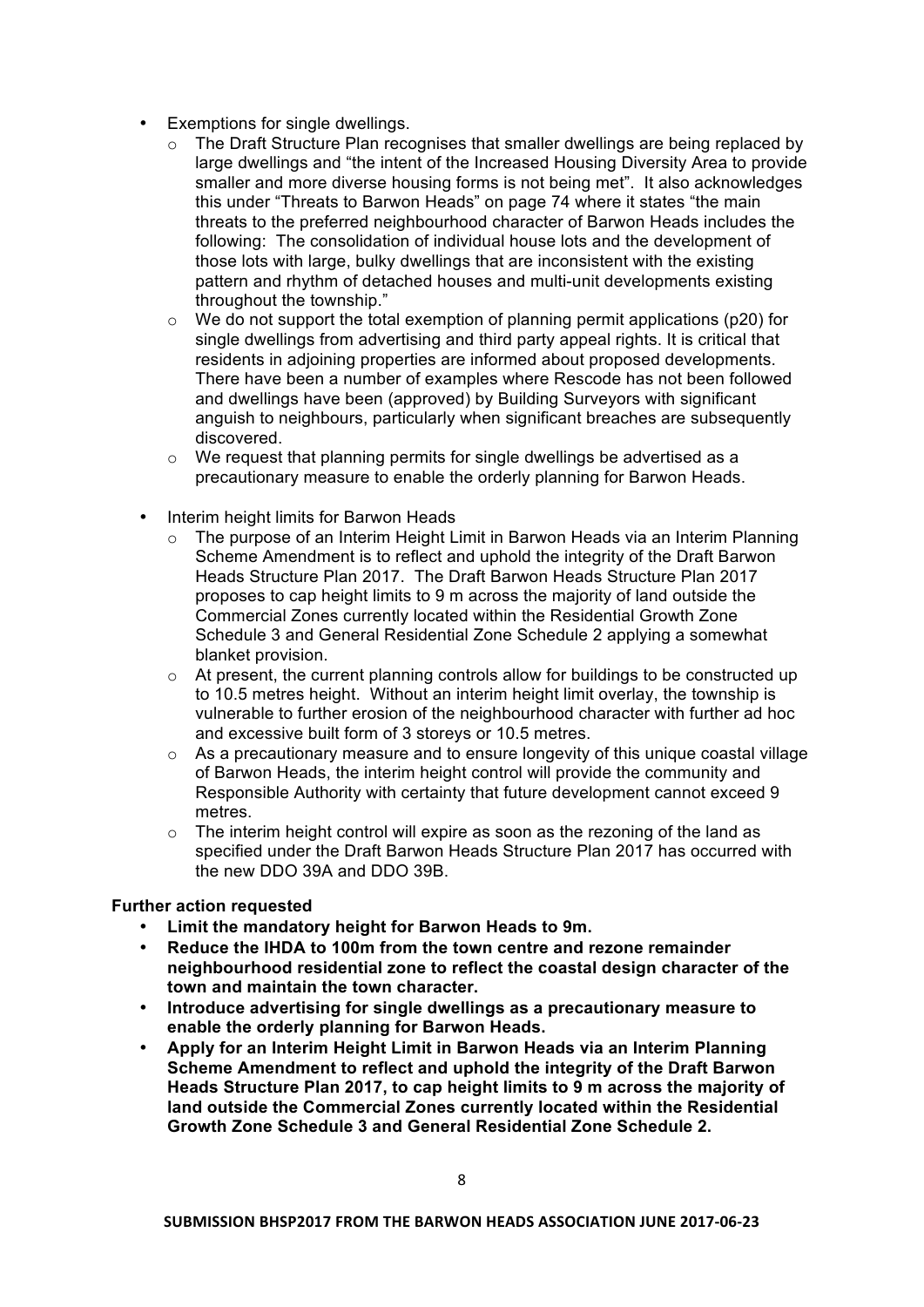4. **TRAFFIC AND PARKING -** The structure plan recognises the complexities around traffic and parking in the town due to the two-month holiday peak. No major improvements are recommended.

# **4.1 Traffic**

We strongly believe that traffic and parking are serious issues throughout the year. and are less seasonal now than five years ago. The short sighted placement of the Barwon Heads Bridge and the encroaching growth areas requires continual monitoring and planning in order to preserve the amenity and town character.

Barwon Heads has always been disadvantaged by the split responsibility for traffic and parking. It makes it easy for CoGG, Vic Roads and BCCM to independently plan and blame the other for gaps or disconnects. It is not acceptable that no major improvements are recommended in the **BHSP2017**, and the only action is that Council will continue to monitor the parking situation and identify potential future infrastructure that could be undertaken subject to community feedback and budget availability.

This is too vague. The discarding of the Barwon Heads Traffic & Parking Study and the generational GTA work has left a significant vacuum that the **BHSP2017** fails to address. Why should we rely on a panel to recommend that a further assessment is required?

The Barwon Heads Traffic & Parking Study was originally prepared by GTA for CoGG during 2002 + 2003. Since then the Bridge was built and further study by GTA in 2008 was commissioned, but excluded "the strategic issues of the future routing of any extensions to the Geelong Ring Rd and the location and impact of an additional bridge over the Barwon River. The 2010 report reads as if the Bridge has not been finalised and refers to the parking deficit and the proposed development at Armstrong Creek.

Since this report was finalised in 2010 the following has changed:

- The Bridge has been built
- Armstrong Creek development has a growing population adding to infrastructure stress
- Large trucks are using Barwon Heads as the regular route, through the main street Hitchcock Ave, as well as the arterial roads
- The extension of the Geelong Ring Rd diverts traffic through Barwon Heads
- Ocean Grove population is growing rapidly north of the existing township
- There are nearly 500 students at the Barwon Heads Primary School
- The Barwon Heads Rd is in a poor state for the increasing traffic and cyclists
- Climate Change and significant storm surges have been identified as having the potential to flood the Spit
- There is increasing stress on parking provision for the increase in visitors and "locals" from the new growth zones who are now adopting Barwon Heads for facilities and coastal recreation
- 50k speed limits have been introduced throughout town, with 40k speed limits in more congested parts of town. There needs to be further analysis of 40k zones and their continuation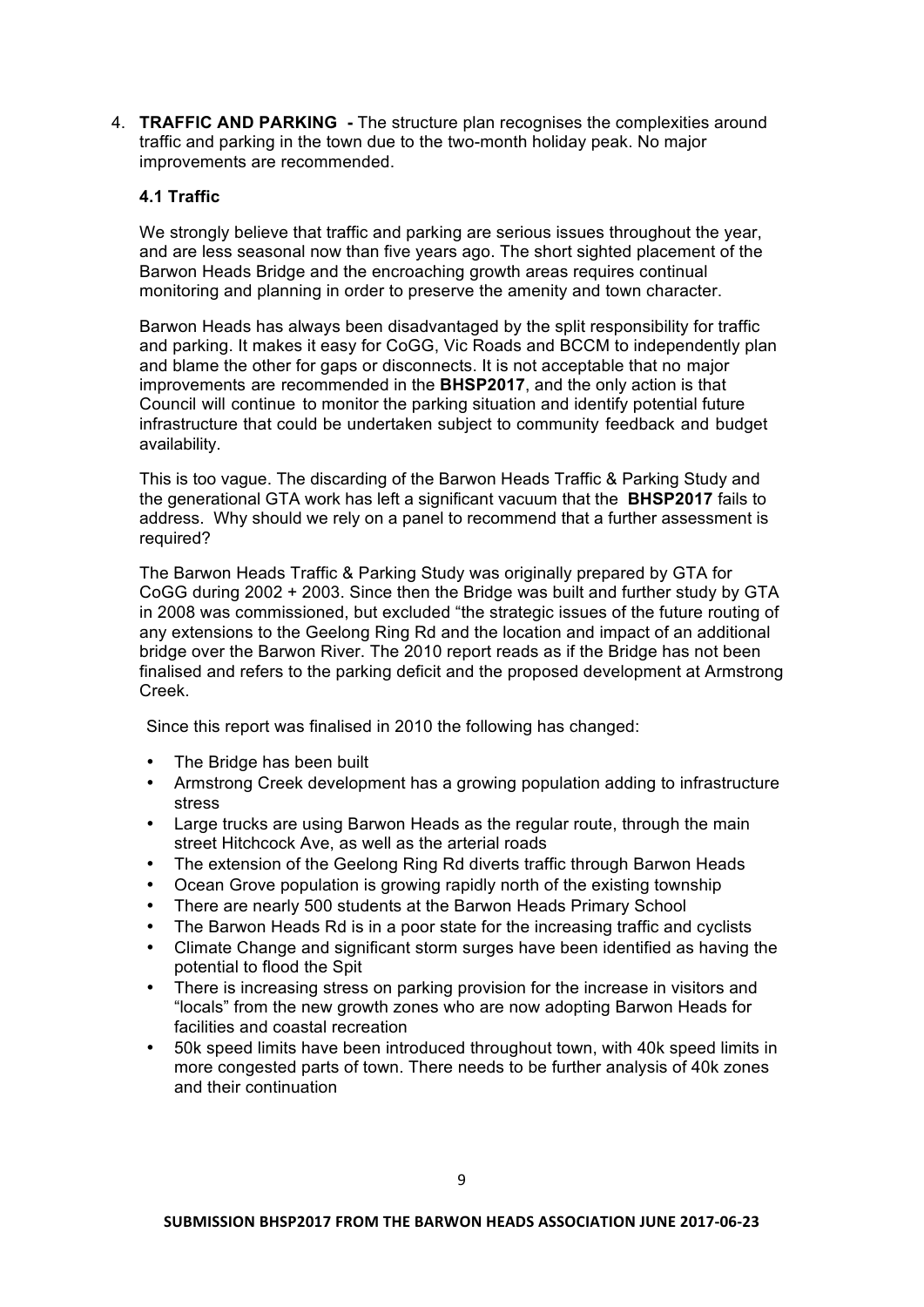**Further action requested**

- **Include a Barwon Heads Traffic & Parking study in this BHSP2017. We don't need to waste the Panels time arguing for a more up to date professional analysis it is obvious that the previous work is out dated and needs to be renewed.**
- **Priority Action corner of Hitchcock Ave & Geelong Rd**
- **Be more consistent with 40k zones especially through residential and commercial areas.**

### **4.2 Parking**

Most of the parking in Barwon Heads is on the street, on residential roads, in Church grounds or provided by BCCM. The practice of allowing significant waivers of parking requirements for each and every development has resulted in a spread of commercial parking into residential areas. There is very little enforcement, and poor signage to car parks. Employees of local businesses occupy car parks that should be occupied by shoppers and visitors. There are poor facilities for the disabled.

All surveys and information relating to parking provided for new developments seem to be based on the coldest day mid-week in June and do not reflect the actual parking habits and impacts.

There are few loading zones, with most commercial loading using parking bays in Hitchcock Ave or blocking driveways. Developments don't appear to make proper arrangements for rubbish storage and collection. The failure to include these facilities in every development has the potential to have a detrimental impact on the town centre, its usability and its liveability.

We know that most of the units in Hitchcock Ave are listed for holiday lets. This can have a significant impact on street parking capacity.

We note that there are systems for residential carparking permits in Ocean Grove and other parts of Geelong especially around the commercial areas. Over the next 5 years we would expect that residential parking permits are considered for areas bordering the town centre. We would expect that residential parking permits would only be issued to existing dwellings, and not to new developments seeking waiver of parking.

### **Further action requested**

- **Enforce current parking restrictions**
- **Restrict the size of developments to reflect the impacts of the reduction of parking on surrounding areas**
- **Require Developers & Parking Consultants to include parking assessments taken over summer and weekends rather than mid week in winter**
- **Deny resident parking permits to new developments which seek waiver of parking and require disclosure at the time of sale.**

### **4.3 Pedestrian Amenity**

The recent BH Pedestrian Safety Project, was initiated by local residents which resulted in lobbying and funding from our local Member of Parliament Lisa Neville.

The BHA took a leadership role in co-ordinating the various agencies and liaising with Vic Roads. This project was aimed to slow traffic in both Hitchcock Avenue and Bridge Road in the vicinity of the local shopping areas to enable pedestrians safe access to shops and cafes**.** This project set a priority towards the safety of pedestrians and cyclists in this small

#### SUBMISSION BHSP2017 FROM THE BARWON HEADS ASSOCIATION JUNE 2017-06-23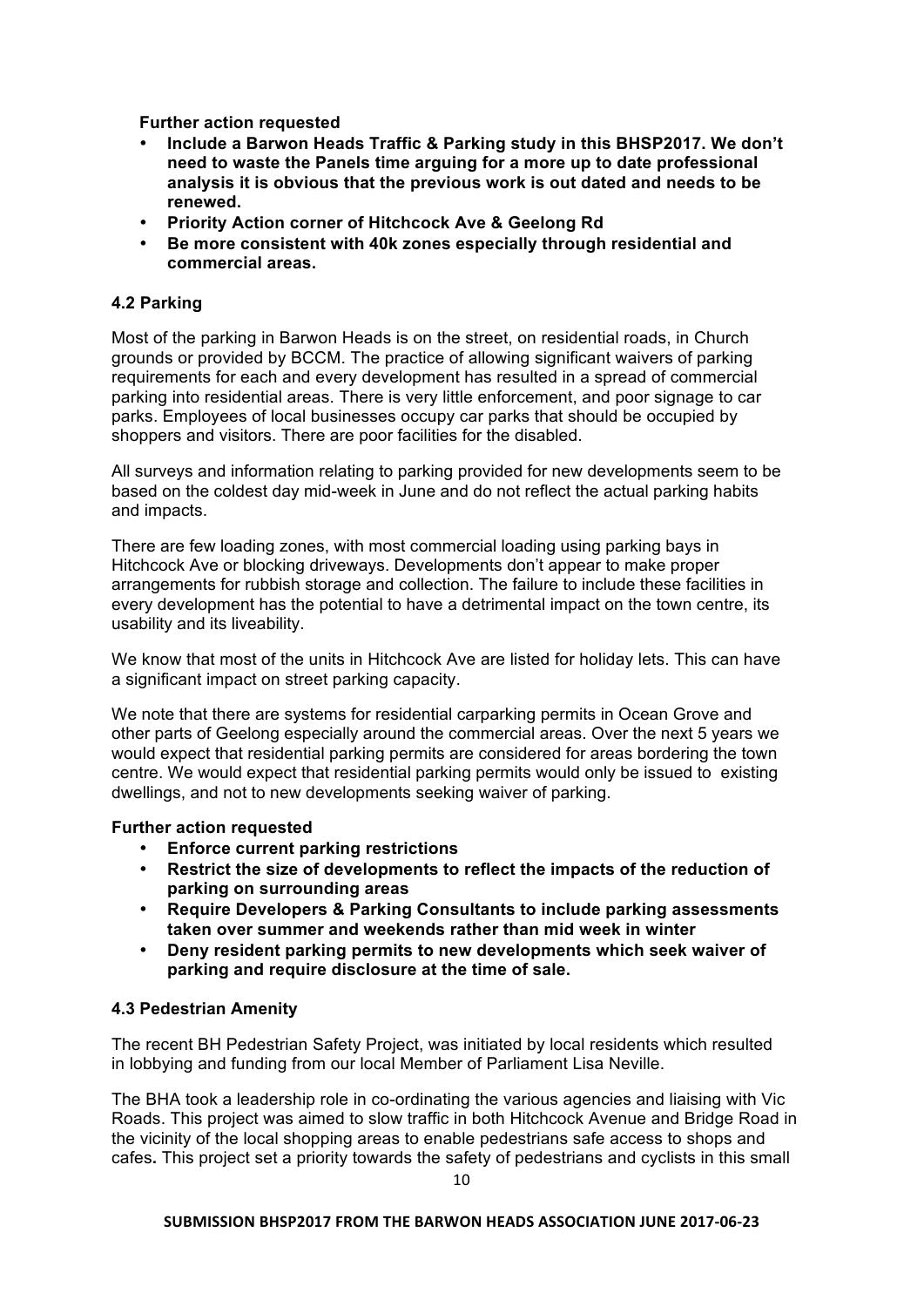seaside town considering the increase in cars, trucks and busses. The consultation process took over a year and involved meetings with the stakeholder group and the final presentation of three options to the community via two public consultations sessions in August and September 2015. Vic Roads followed the community response where 77% of respondents preferred the zebra crossing option.

There was significant community concern that the zebra crossings were causing long traffic queues in and out of Barwon Heads during the 2017 holiday season**.** Vic Roads agreed that the perception that there has been a significant increase in traffic volumes through Barwon Heads in the last few years is correct, however, aerial photos of Barwon Heads in January 2015 show traffic queued on the bridge and the Ocean Grove spit at the same lengths as 2016/17. Like many seaside towns along the coast over the last few years, traffic through Barwon Heads has suffered considerable time constraints during the holiday season. The increase in population growth both at Armstrong Creek and Ocean Grove will add to traffic to and through Barwon Heads. This is an increase in commuters as well as holiday traffic.

There is considerable pedestrian activity in the northern part of town that needs further action.

# **Further action requested:**

**Include consideration of the following in BHSP2017:**

- **Vicinity Barwon Heads Hotel: the concentration of pedestrian and cycling activity in the proximity of the two bridges will require constant monitoring, and should have a significant influence over the design of any changes to the Barwon Heads Hotel.**
- **Northern end of commercial zone in Hitchcock Avenue needs better pedestrian amenity, especially near the Dr's surgery.**
- **Vicinity The Barwon Heads Primary School: this area has significant pedestrian and cycling activity twice a day. It cannot be addressed by putting signs on the footpath. Consideration to making this a permanent crossing 24/7.**
- **Vicinity of Bop Bop kindergarten also has significant pedestrian activity. Consideration to making the Geelong Rd crossing permanent 24/7.**
- **Vicinity of skatepark: consideration of pedestrian crossing.**

### **4.4 Footpaths**

We have refreshed our memories of the significant document "Equity Justice Access" commissioned by CoGG in 2012. This survey had 600 responses and provided a substantial range of information on the walking habits and preferences of people in Barwon Heads. We are not sure why this survey was commissioned and then ignored. We know there is an increase in young people on bikes, older people with gophers and people pushing prams. People want to feel secure and there is a growing conflict between various users within the town. Older people are wary of the uneven surfaces and tripping.

There are also a number of footpaths that suddenly stop. Council should initially identify these and complete them.

### **Further action requested**

- **What happened to this report?**
- **How has it been referenced to influence the BHSP2017?**
- **What is the footpath strategy for Barwon Heads?**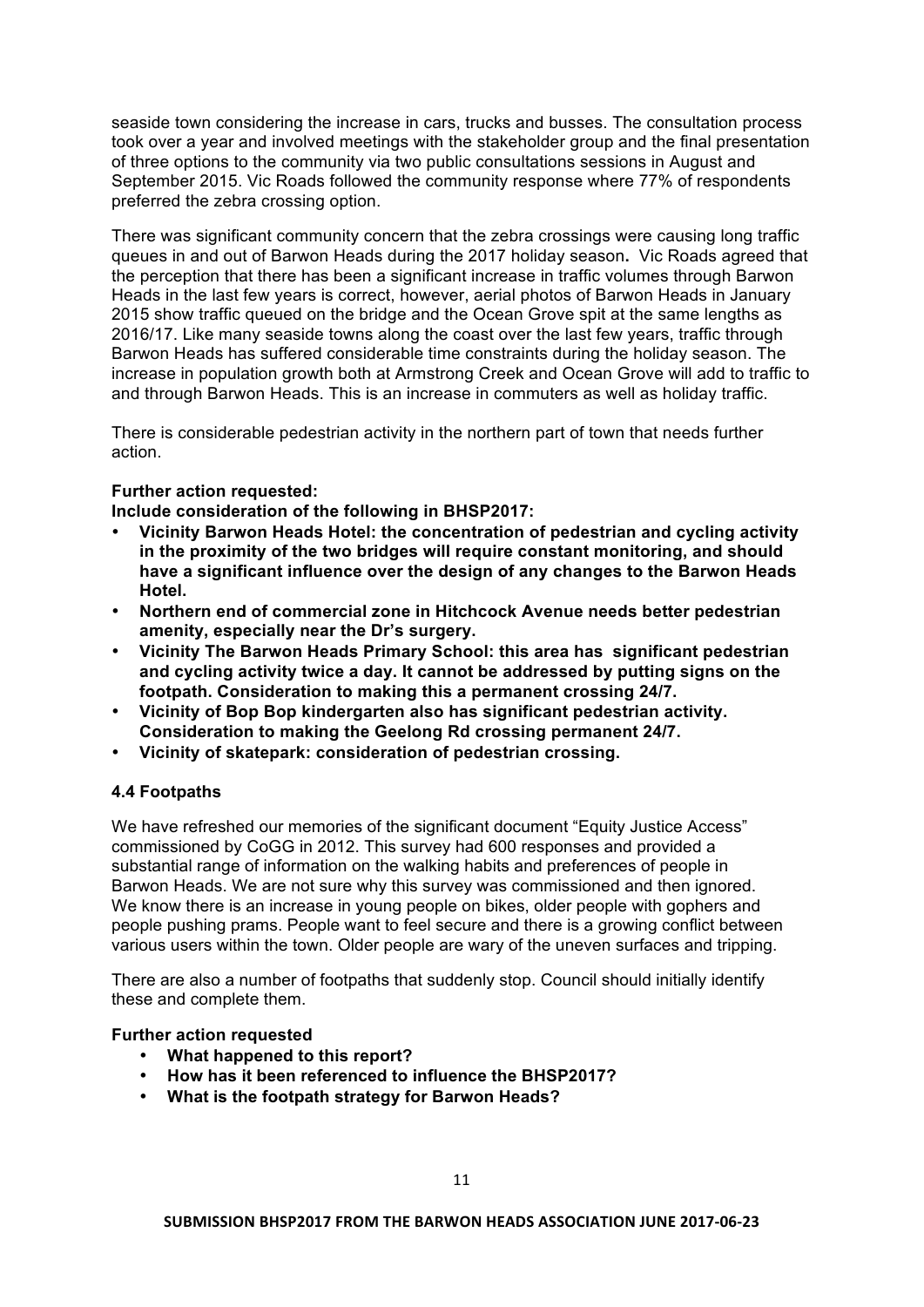# **4.5 Public Transport**

We know that public transport is the responsibility of the State Government. The current 55 bus service is inadequate for the community. Council should be better prepared to work with the local communities to plan for public transport across the Bellarine. There is discussion about a community bus during the year, this should not be discounted and should be included for further consideration in the BHSP2017.

# **4.6 Cycling Network**

There is a substantial increase of cyclists old and young through town and across the Bellarine. It is not appropriate for them to share the limited walking paths and further consideration should be given to expanding cycling lanes, especially on the Barwon Heads & 13<sup>th</sup> Beach Rds. Council established a 13<sup>th</sup> Beach Working Group in 2011, and published a draft report "13<sup>th</sup> Beach Road, Barwon Heads Bicycle network summary report May 2014". The report concluded that "there is community support for improving patronage and safety to pedestrian and bicyclists accessing to  $13<sup>th</sup>$  Beach Rd, whilst protecting existing vegetation". Ewing Blyth Drive has been widened, but nothing has happened on 13<sup>th</sup> Beach Rd since then except for some yellow lines.

# **4.7 Vic Roads - access to Barwon Heads**

**The Barwon Heads Road** - the current project to enable access to Warrillily has caused significant disruption to Barwon Heads, and has resulted in the potential of four sets of traffic lights within 2 kilometres, if lights go in as proposed at Rainbow Riders (if it ever drains). These lights will significantly slow access to Barwon Heads.

**The Barwon Heads Road duplication to Mt Duneed Rd** - this is an important project for Barwon Heads. The duplication does not extend to Barwon Heads. The actual road is in very poor condition and is dangerous to Barwon Heads. We note that Vic Roads states in its Information Update April 2017 "*we are also undertaking a planning study for Barwon Heads Rd, between settlement Rd, South Geelong and Lower Mount Duneed Rd*". Many are surprised that the recent works did not include duplication.

**The New Bellarine Link -** Vic Roads also reported that there had been significant progress towards building the new Bellarine Link connecting Torquay with the Bellarine Highway and so adding a new river crossing to aid traffic flows around the north of Ocean Grove and Barwon Heads. Modelling shows that this will alleviate some of the current traffic stress. The benefits of the Bellarine Link are listed as:

- Smoother and more reliable travel to the Bellarine Peninsula
- Reduction of traffic, particularly heavy vehicles though Geelong CBD
- Improved travel times for community and business
- Improved connection to the growing coastal areas of Drysdale, Clifton Springs and **Portarlington**

Some of us wonder what, if any, impact it will have on removing the heavy vehicles and reducing traffic through Barwon Heads.

**Vulnerability of Barwon Heads to being cut off -** Barwon Heads and Ocean Grove are vulnerable to the single crossing of the Barwon River, especially with the Ocean Grove population about to triple. Traffic jams over the summer period over the last few years have highlighted this vulnerability. The Spit Rd is narrow, with significant pedestrian activity. The Inundation Summary Report also identifies the eastern bank of the river at Ocean Grove as vulnerable to flooding. There needs to be a proper plan for another river crossing to service Barwon Heads and Ocean Grove.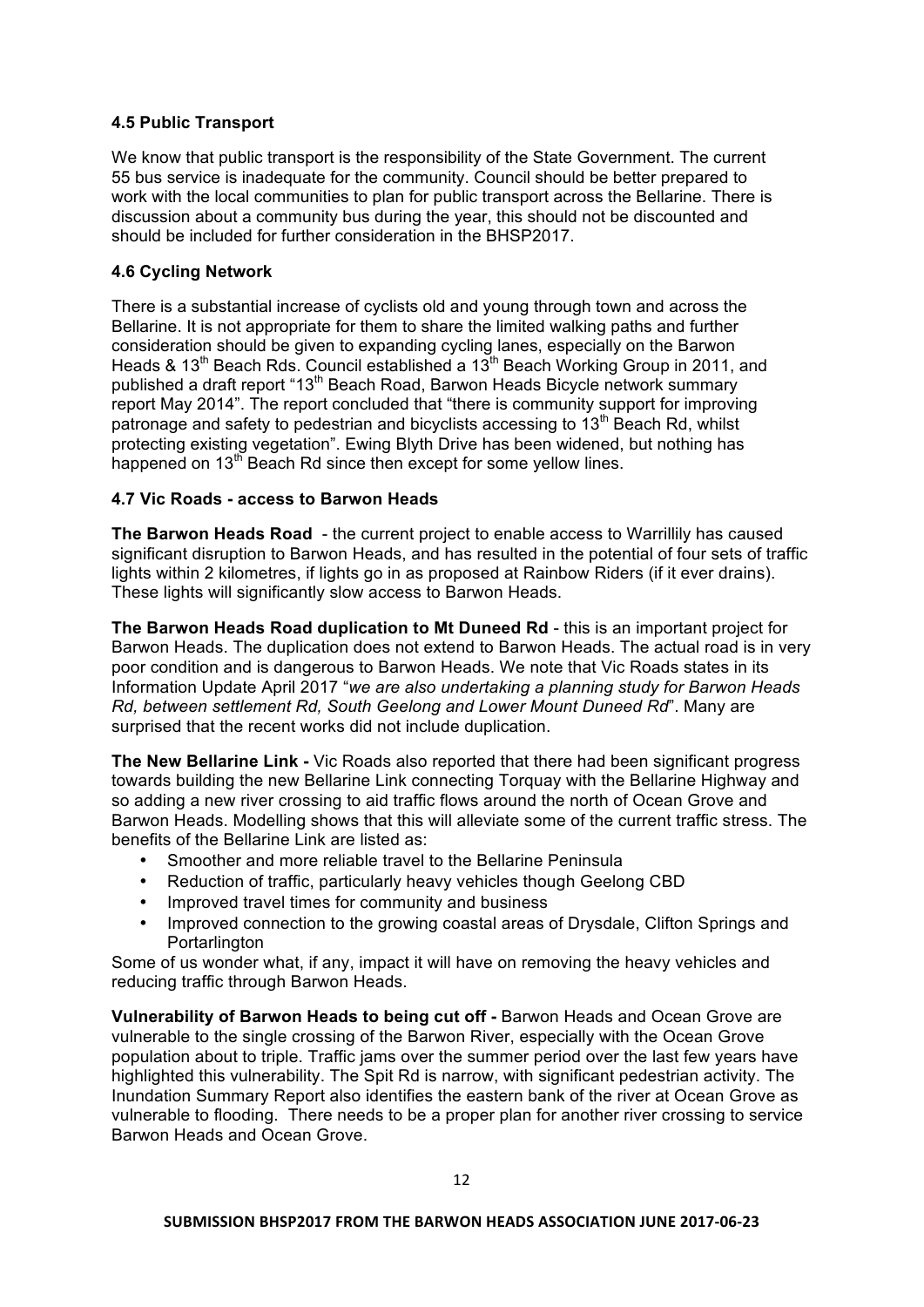5. **PROTECTING THE NATURAL ENVIRONMENT -** Protecting the natural environment is very important to residents and for the future of the village of Barwon Heads.

### **Comments**

We note that the BHSP2017 continues to recognise the importance of the environmental context of Barwon Heads, including significant landscape, ecological and recreational value and a need to protect the non-urban break.

It is disappointing that Council does not apply harsher penalties to residents and developers when Moonah trees are removed from properties where new houses are to be built. These trees need to be protected as they are such an important part of the special character of Barwon Heads.

A principle of the 2010 Structure Plan was to protect the landscape character of the town and it was directed to encourage retention and enhancement of existing vegetation. We support the principles and directions of the BHSP2017 which include a direction to "encourage retention and enhancement of existing vegetation on roadsides and reserves using locally indigenous plantings that respects the informal coastal qualities of the town". We submit that retention of existing vegetation should not be limited to roadsides and reserves. The existing principle of encouragement of retention and enhancement should be strengthened to provide planning control over existing significant trees on private land.

BHSP2017 refers to buildings needing to RETAIN and provide vegetation and landscaping for softening of buildings but except for the Warrenbeen Court area of the township there are no proposals of any vegetation protection applying to private land. Currently developers remain free to remove all existing vegetation from building sites. This is happening regularly. The existing planning direction to encourage retention of vegetation has failed and requires stronger planning control to "protect the landscape character of the town" principle of the Structure Plan. There should be no diminution of the Principle. The development of multiple dwellings on a lot has significantly contributed to loss of open space to enable retention of existing vegetation or planting new vegetation and is in conflict with the principle of landscape protection of the town character. Planning officers should be required to give greater consideration and more weight to requiring developers to retain existing vegetation.

The Barwon Heads Residential & Landscape Character Assessment conducted by Hansen Partnership identified significant areas of informal vegetated/canopy trees areas in the private landscape character of Barwon Heads. The report stated "Landscaping and vegetation make a very important contribution to the character of Barwon Heads" and "Existing vegetation within the township has not been identified by an ecological study as being significant in its own right or to warrant protection by an Overlay control." To our knowledge no such study has been undertaken and accordingly such conclusion is not justified. We have undertaken a partial assessment by a qualified arborist and have identified substantial areas of significant indigenous, native and exotic trees worthy of protection.

We believe that significant trees, particularly existing mature Moonah trees, should be protected by a Vegetation Protection Overlay which applies to private land. It is inadequate and unsatisfactory planning to permit complete removal of vegetation on a lot and only require the planting of an immature canopy tree as a replacement.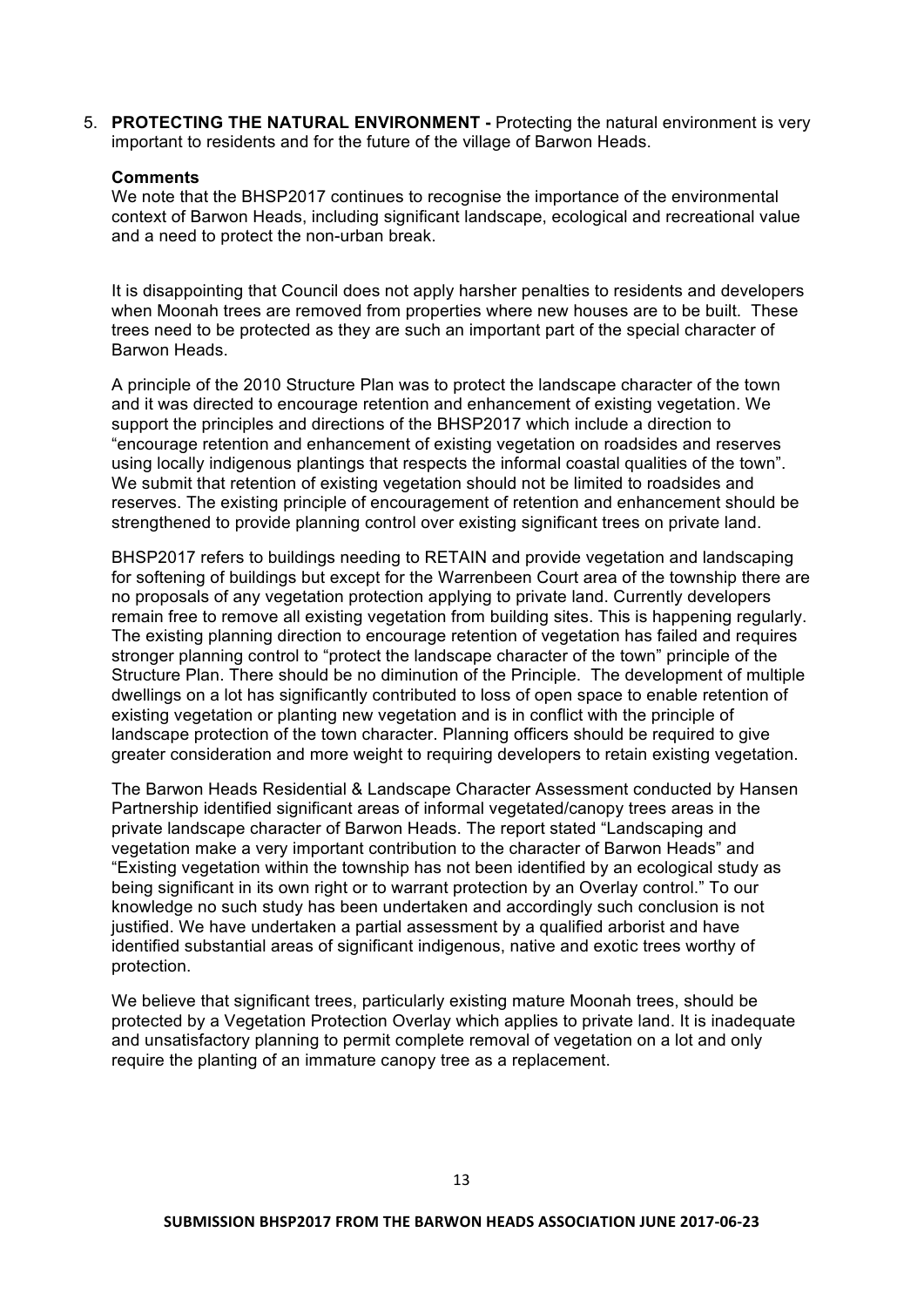**Further action requested**

- **Significant trees, particularly existing mature Moonah trees, should be protected by a Vegetation Protection Overlay which applies to private land.**
- **Planning officers should be required to give greater consideration and more weight to requiring developers to retain existing vegetation**

# **6. WARRENBEEN COURT AREA**

We strongly support the proposed introduction of an Environmental Significance Overlay to the Warrenbeen Court Area and to some remnant Moonah trees on farmland north of Taits Road.

# **Comments**

Coastal Moonah Woodland ("CWM") are officially listed as endangered. All of this was known and intended to be resolved at the time of the subdivision in 1999. We further submit that the private restrictive covenant affecting the Warrenbeen Court area provides very limited and inadequate vegetation protection to the existing Coastal Moonah Woodland. In view of the extensive community consultation which has already taken place, we believe that Council should introduce an Interim control as soon as possible to protect this unique area until the process of a permanent control can be finalised.

# **Further action requested**

- **Interim ESO as soon as possible to protect this precious area in Barwon Heads while the permanent ESO is finalised.**
- **The Environmental Significance Overlay should include the adjacent areas in Saratoga Avenue and Cottesloe Drive, and also on private land in these streets.**
- **Consideration should also be given to protecting the old Moonahs on private land in Barwon Terrace and River Parade which are adjacent to the existing Vegetation Protection Overlay affecting roadside reserves.**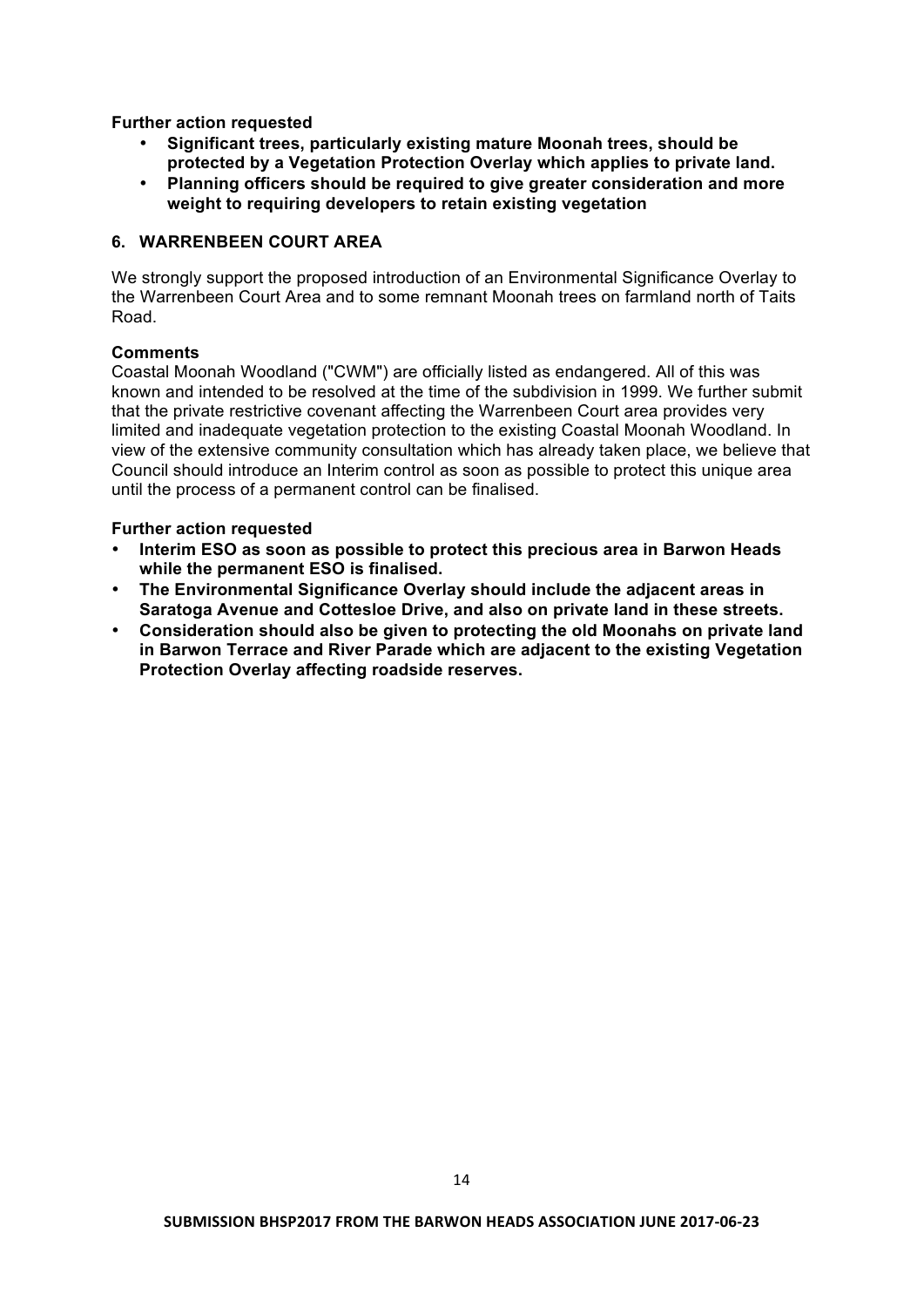# **7. OTHER MATTERS OF IMPORTANCE**

# **7.1. Storm water management.**

It is not adequate to state 'opportunity to follow best practice when planning for future development', followed by 'urban storm water runoff poses a substantial threat to wetlands and sensitive coastal environments'. An unfortunate legacy of our past is the many storm water pipes discharging untreated storm water runoff into the estuary. It is not unreasonable to expect 'best practice' to include, gross pollutant traps, wetlands to remove fine sediments and most importantly to reduce the nutrient load in estuary.

To illustrate our concern that this is an inadequate approach we only have to consider the construction of the new storm water pipe at Ozone Road to the estuary. This storm water pipe will discharge untreated, potentially polluted storm water into the river. Sadly the 'opportunity' to follow 'best practice' has been missed or was it willfully ignored? The reasoning for this poor judgment remains a mystery to the community. It is not clear from answers provided by CoGG how much of the catchment of Barwon Heads drains through the pump station in Clifford Pde, and how much of the water that will enter the Barwon River via the drain has been filtered. There is no baseline testing that CoGG has knowledge of or can refer us to. The only filtering is at Clifford Pde.

# **7.2 Industrialisation**

It is pleasing that the report recognised that "Barwon Heads is not a designated location for intense commercial or industrial development". The Council should therefore refuse permits which have an inappropriate use for land or which create a negative impact on adjoining properties and their neighbourhood. Any proposals to commercialise or industrialise the town or adjacent farmland should be prohibited.

# **7.3 Library**

Although this matter has not been addressed in this Draft Structure Plan the feelings of the Barwon Heads community have been well publicised and brought to Council's attention. We believe that our library is an asset which our community needs and its low cost to operate, with no cost for maintenance, cleaning or security, should make Council realise this is a wonderful, sustainable model which needs to be left in our village for future enjoyment and benefit to us all.

# **7.4 Round the Heads Trail**

This is an admirable concept and should be encouraged. At this stage many parts of it seem to be unrealistic and will be expensive through private land. There are a number of walking paths and iconic laneways already in Barwon Heads; but not suitable for shared use with cyclists.

We support a proper link from  $13<sup>th</sup>$  beach resort to the Barwon Heads Primary School for cyclists and pedestrians

There is an urgent need to connect from the Stephens Pde track to the Surf Lifesaving Club.

### **8 Old Kindergarten**

The BHA has always supported the retention of the old kindergarten site in Clifford Pde for community purposes. In 2016, the Barwon Heads Arts Council Inc. engaged a consultant Michael Mitchener to undertake a Needs Assessement to determine the need and demand for a Community Arts Hub in Barwon Heads. Extensive community consultation included survey (344 received, broad demographic), a community forum and stakeholder interviews. The Needs Assessment concluded sufficient demonstrated need due to demographic analysis and demographic projections, results of community consultation, gap analysis of